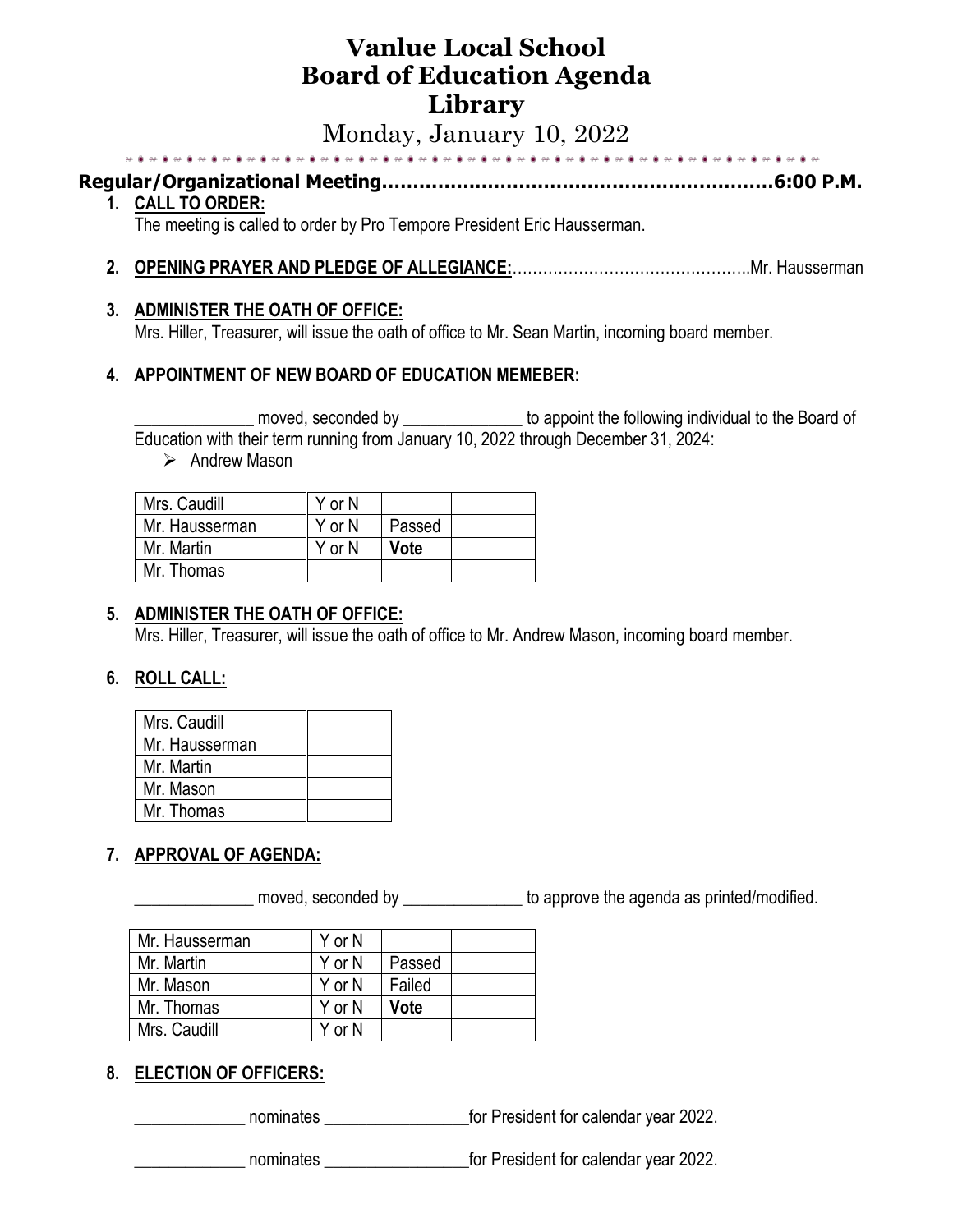moved, seconded by **the nominations be closed.** 

| Mr. Martin     | Y or N |             |  |
|----------------|--------|-------------|--|
| Mr. Mason      | Y or N | Passed      |  |
| Mr. Thomas     | Y or N | Failed      |  |
| Mrs. Caudill   | Y or N | <b>Vote</b> |  |
| Mr. Hausserman | Y or N |             |  |

### Roll call for the 2022 Board President:

| Mr. Mason      | votes for |  |
|----------------|-----------|--|
| Mr. Thomas     | votes for |  |
| Mrs. Caudill   | votes for |  |
| Mr. Hausserman | votes for |  |
| Mr. Martin     | votes for |  |

The Vanlue Local Board of Education President for 2022 is \_\_\_\_\_\_\_\_\_\_\_\_\_\_\_\_\_\_\_\_. The President's oath will be given by the Treasurer.

\_\_\_\_\_\_\_\_\_\_\_\_\_ nominates \_\_\_\_\_\_\_\_\_\_\_\_\_\_\_\_\_for Vice President for calendar year 2022.

nominates **nominates** tor Vice President for calendar year 2022.

\_\_\_\_\_\_\_\_\_\_\_\_\_\_\_\_moved, seconded by \_\_\_\_\_\_\_\_\_\_\_\_\_\_\_ the nominations be closed.

| Y or N |        |  |
|--------|--------|--|
| Y or N | Passed |  |
| Y or N | Failed |  |
| Y or N | Vote   |  |
| Y or N |        |  |
|        |        |  |

Roll call for 2022 Board Vice-President:

| Mrs. Caudill   | votes for |  |
|----------------|-----------|--|
| Mr. Hausserman | votes for |  |
| Mr. Martin     | votes for |  |
| Mr. Mason      | votes for |  |
| Mr. Thomas     | votes for |  |

The Vanlue Local Board of Education Vice-President for 2022 is \_\_\_\_\_\_\_\_\_\_\_\_\_\_\_\_. The Vice-President's oath will be given by the Treasurer.

## **9. CONSENT AGENDA – ORGANIZATIONAL MEETING:**

**EXECUTE:** The moved, seconded by **\_\_\_\_\_\_\_\_\_\_\_\_\_\_\_\_\_\_\_\_\_** to approve the Consent Agenda for the Organizational Meeting as follows:

## A. BOARD REPRESENTATIVES FOR 2022:

The previous BOE appointments for 2021 are as follows: Official Delegate OSBA – Eric Hausserman Alternate – Jonathan Thomas Legislative Liaison OSBA – Jonathan Thomas Curriculum – Dawn Caudill Policies – Jonathan Thomas Technology – Eric Hausserman

Athletic Council – Tiffany Saltzman Music Booster Representative – Dawn Caudill Student Achievement – Angie Crowe Building and Grounds – Angie Crowe, Eric Hausserman Finance and Audit – Jonathan Thomas, Eric Hausserman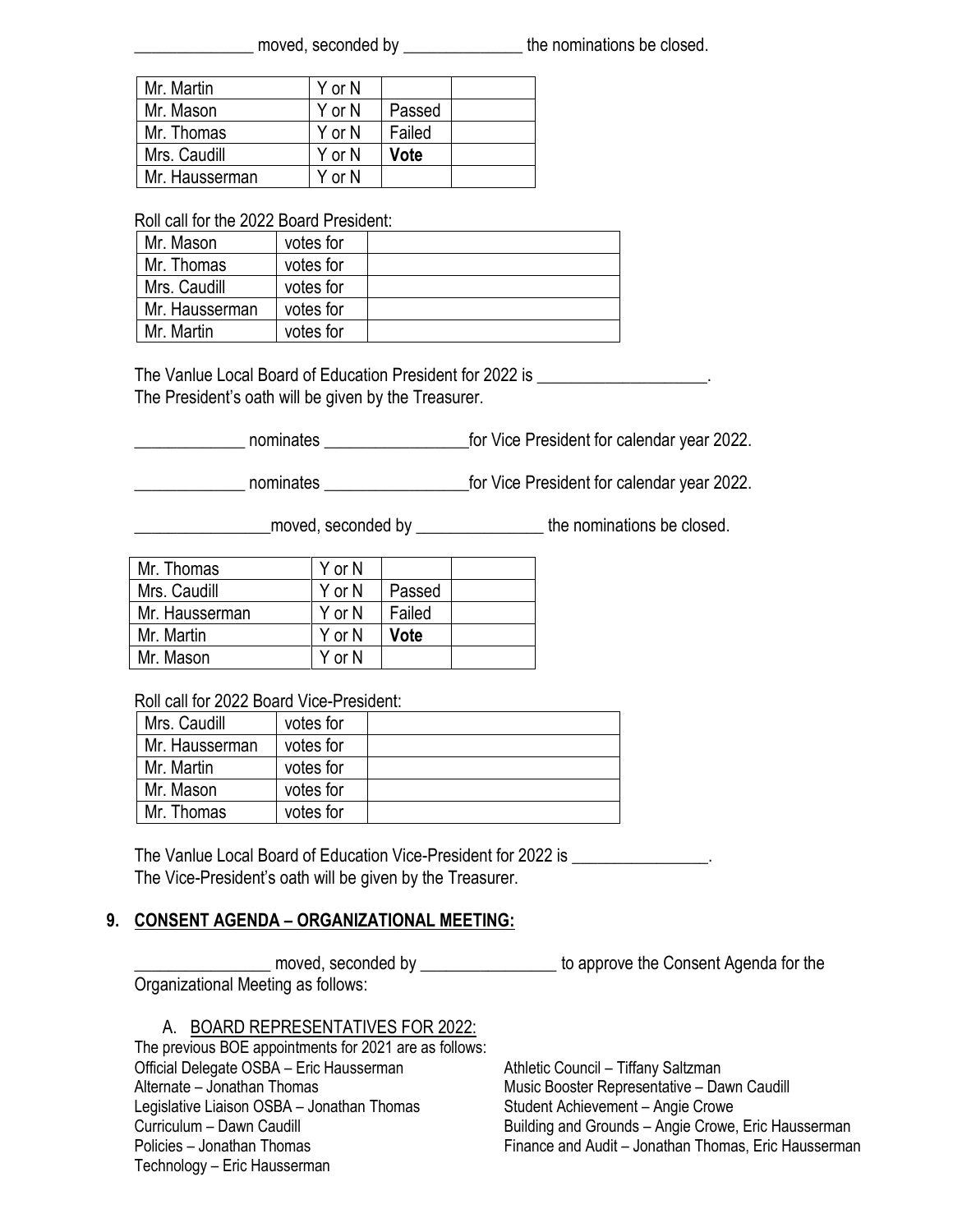- ➢ \_\_\_\_\_\_\_\_\_\_\_\_\_\_\_ be named as the **official delegate** to the **2022 Ohio School Board Conference.**
- ➢ \_\_\_\_\_\_\_\_\_\_\_\_\_\_\_ be named as the **alternate delegate** to the **2022 Ohio School Board Conference.**
- ➢ Jonathan Thomas be named as the **legislative liaison** to the **Ohio School Board Association** for calendar year 2022.
- ➢ Dawn Caudill be named as the **curriculum representative.**
- ➢ Jonathan Thomas be named as the **policies representative**.
- ➢ \_\_\_\_\_\_\_\_\_\_\_\_\_\_\_\_\_\_\_\_\_\_\_\_\_\_ be named as the **Athletic Council representative.**
- ➢ Eric Hausserman be named as the **Technology representative.**
- ➢ Dawn Caudill be named as the **Music Booster representative.**
- ➢ Eric Hausserman and \_\_\_\_\_\_\_\_\_\_\_\_\_\_\_\_\_\_\_ be named as the **Buildings and Grounds Committee representatives.**
- ➢ Eric Hausserman and Jonathan Thomas be named as the **Finance and Audit representatives.**
- ➢ \_\_\_\_\_\_\_\_\_\_\_\_\_\_\_\_\_\_\_\_\_\_\_\_\_\_ be named as the **Student Achievement Liaison.**

# B. REGULAR MEETING TIMES, DATES, AND LOCATIONS:

To approve the 2022 regular meeting times and dates in the library as follows:

| Monday | February 21  | 6:30 P.M.   |
|--------|--------------|-------------|
| Monday | March 21     | 6:30 P.M.   |
| Monday | April 18     | 6:30 P.M.   |
| Monday | May 16       | 6:30 P.M.   |
| Monday | June 20      | 6:30 P.M.   |
| Monday | July 18      | 6:30 P.M.   |
| Monday | August15     | 6:30 P.M.   |
| Monday | September 19 | 6:30 P.M.   |
| Monday | October 17   | 6:30 P.M.   |
| Monday | November 21  | 6:30 P.M.   |
| Monday | December 12  | $6:30$ P.M. |

## C. CELL PHONE REIMBURSEMENT:

To approve cell phone reimbursements for the following employees:

- Principal \$50.00
- Superintendent \$50.00
- Secretary \$50.00
- Technology Coordinator \$100.00
- Athletic Director \$50.00
- Maintenance/Transportation Supervisor \$100.00

## D. STANDING AUTHORIZATIONS 2022:

To approve standing authorizations for 2022 as follows:

- ➢ **Treasurer** be **authorized to secure advances from the Auditor** when funds are available and payable to the district.
- ➢ **Treasurer** be **authorized to borrow monies in anticipation of school foundation and tax receipts**, not to exceed authorization given in R.C. 133.30, to meet payable and outstanding obligations as needed.
- ➢ **Treasurer** be **authorized to invest inactive funds at the most productive interest rate** whenever inactive funds are available.
- ➢ **Treasurer** do **appropriation modifications as necessary** and report to Board for final approval.
- ➢ **Treasurer** to **pay bills** in a timely manner provided the funds are available and report to the Board each month as to the payment of bills.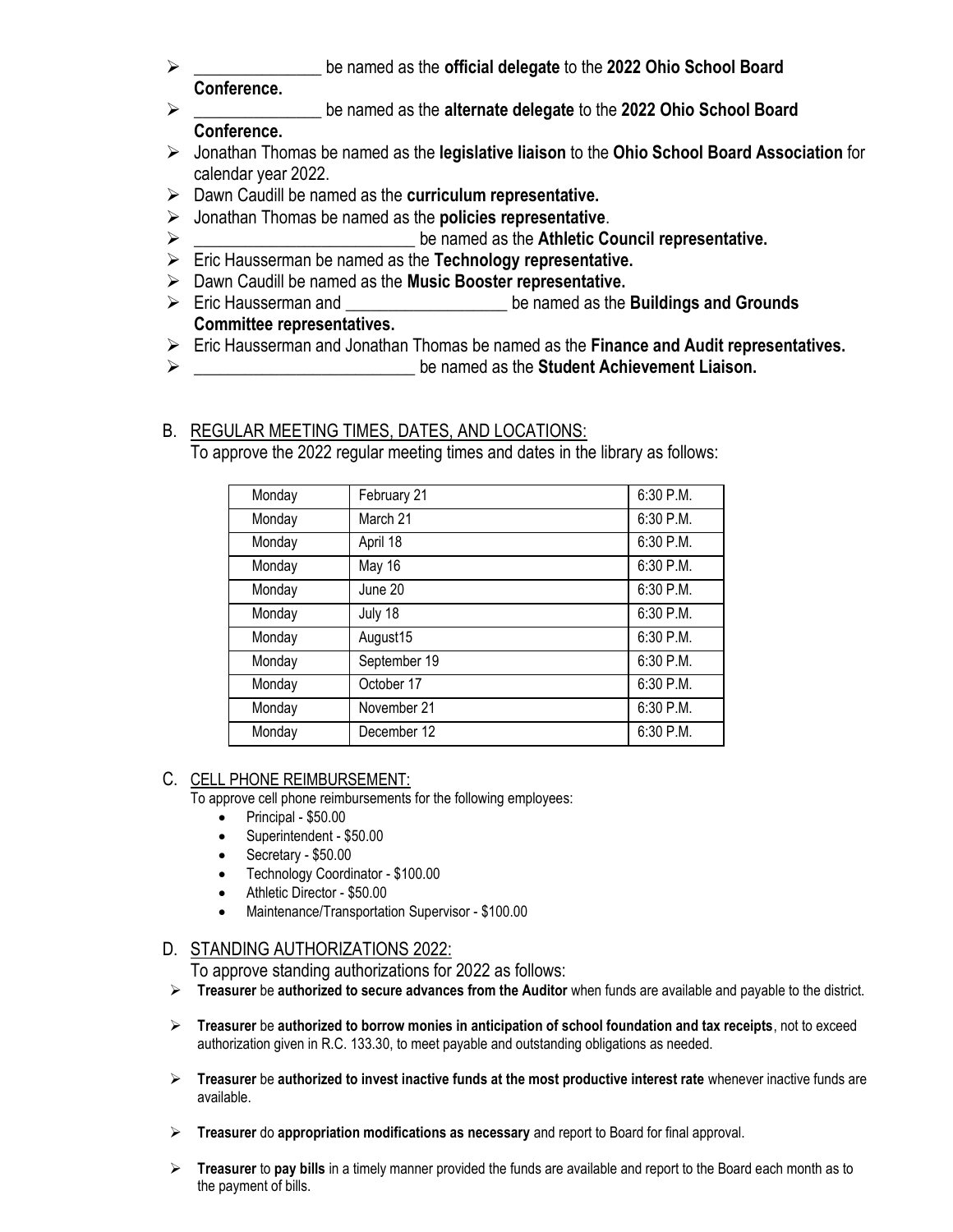- ➢ **Treasurer** to **establish change funds** on an as needed basis.
- ➢ **Superintendent to employ temporary personnel, as needed for emergency situations** with such employments being presented for approval to the Board at the next meeting.
- ➢ **Superintendent** be **named the purchasing agent** for the Vanlue Local School District.
- ➢ **Superintendent** be **authorized,** on behalf of this Board, to accept resignations which have been submitted by employees during times when this Board is not in session, subject to ratification by this Board; provided however, that upon ratification by this Board, such resignations shall be deemed effective as of the date and time of the Superintendent's acceptance.
- ➢ **Superintendent** be **authorized**, during periods when this Board is not in session, to make offers of employment directly to candidates for either teaching or nonteaching positions on behalf of this Board, and to acknowledge acceptance of such offers on behalf of this Board, subject to a subsequent vote of ratification by this Board; provided, however, that upon ratification by this Board, the employment shall be deemed effective as of the date and time of the employee's acceptance of the Superintendent's offer.
	- $\circ$  Nothing in this resolution shall require the Board of Education to employ or continue to employ an individual who has not provided a criminal records check satisfactory to the Board or who has not satisfied any other prerequisite to employment created by law or Board policy.

| Mr. Hausserman | Y or N |        |  |
|----------------|--------|--------|--|
| Mr. Martin     | Y or N | Passed |  |
| Mr. Mason      | Y or N | Failed |  |
| Mr. Thomas     | Y or N | Vote   |  |
| Mrs. Caudill   | Y or N |        |  |

#### **10. INVOLVEMENT OF VISITORS:**

#### **11. CONSENT AGENDA – REGULAR MEETING:**

A. APPROVAL OF MINUTES AND REPORTS:

moved, seconded by **Exercise 20** to approve the Consent Agenda as follows:

- To approve the following:
	- ❑ Minutes of the December 21, 2021 regular meeting, per copies
	- ❑ December 31, 2021 Treasurer's financial and investment reports as submitted

#### B. 2022-2023 SCHOOL CALENDAR:

To approve the 2022-2023 school calendar as per copies.

| Mr. Martin     | Y or N |        |  |
|----------------|--------|--------|--|
| Mr. Mason      | Y or N | Passed |  |
| Mr. Thomas     | Y or N | Failed |  |
| Mrs. Caudill   | Y or N | Vote   |  |
| Mr. Hausserman | Y or N |        |  |

#### **12. CRITERIA ENGINEER:**

\_\_\_\_\_\_\_\_\_\_\_\_\_\_ moved, seconded by \_\_\_\_\_\_\_\_\_\_\_\_\_\_\_\_ to approve AJB Engineering Consultants, LLC; Alvin J. Berger as criteria engineer. Services not to exceed the amount of \$20,000.00 plus reimbursables not to exceed \$1,200.00.

| Mr. Mason      | Y or N |        |  |
|----------------|--------|--------|--|
| Mr. Thomas     | Y or N | Passed |  |
| Mrs. Caudill   | Y or N | Failed |  |
| Mr. Hausserman | Y or N | Vote   |  |
| Mr. Martin     | Y or N |        |  |